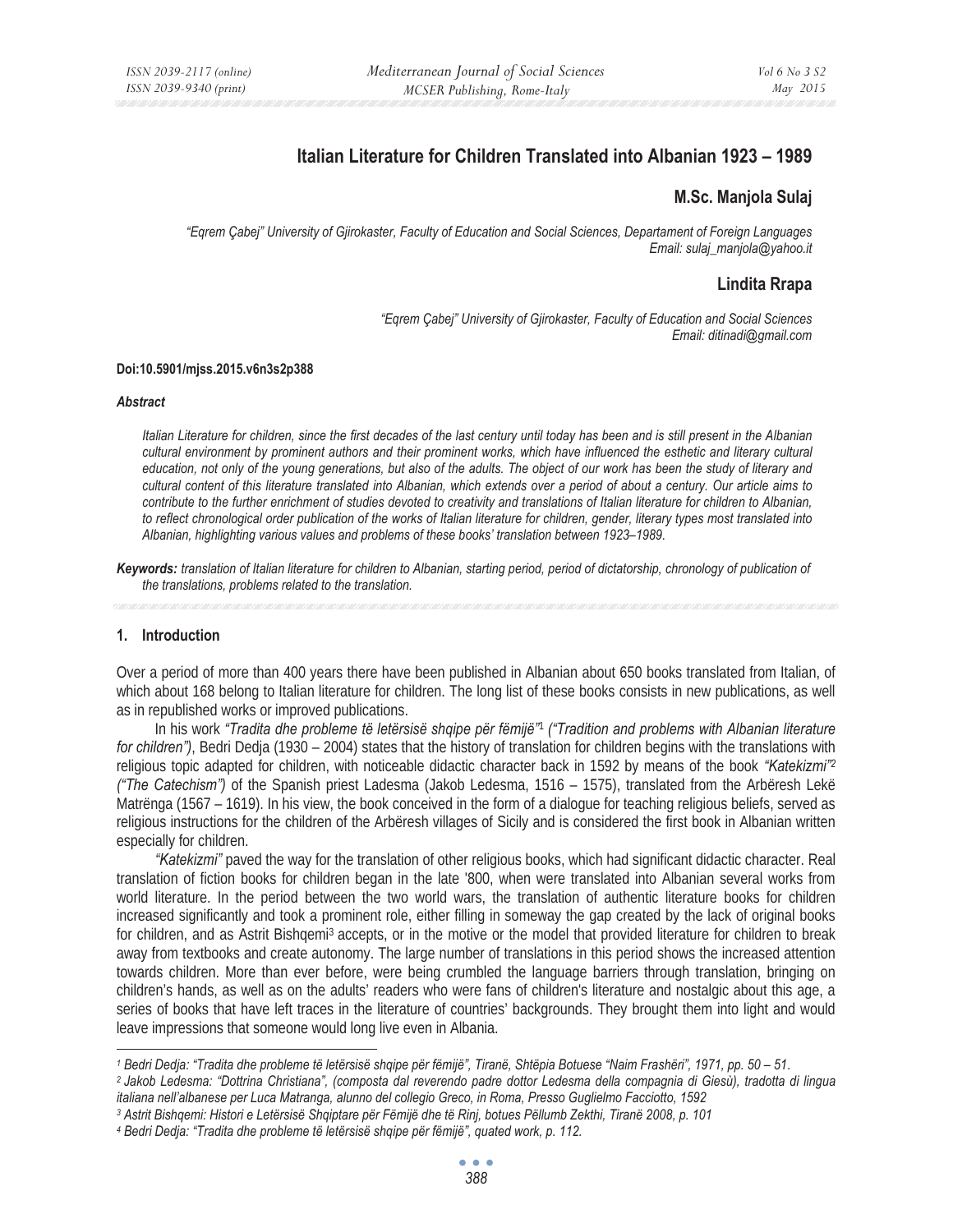This article aims:

- 1. to contribute to the further enrichment of studies devoted to creativity and translations of Italian literature for children into Albanian,
- 2. to present the study of literary and cultural content of Italian literature translated into Albanian, which extends over a period of about a century,
- 3. to reflect chronological order publication of the works of Italian literature for children, gender, literary types most translated into Albanian,
- 4. to highlight various values and problems of the books' translation from Italian into Albanian language between 1923–1989.

# **2. The Beginnings of the Translations of Italian Literature for Children into Albanian**

In reference to the research we have made in the Albanian National Library, the history of authentic literary translation from the Italian language starts in the period between the two world wars, precisely in 1923, when was published as a book dedicated to children the complete novel *"Zemra" ("The heart")* of the Italian writer Edmondo De Amicis (1846 – 1908). The Albanian reader was not introduced for the first time to his writings in 1923 with the publication of the novel *"Zemra"*. Previously, in the first decade of the last century, a part of this writer's creativity were translated into Albanian from Asdreni (1872 – 1947) and were published in 1909 in the newspaper *"Lirija"*. More precisely, in this newspaper, on August 1, 1909 (edition 54) we find an extract of *"L'idiom gentile" ("L'idioma Pagan")* of De Amicis, titled *"Gjuha e stërgjyshërvet" ("The ancestral language")* [with subtitle *"Një Djali" ("To a fellow")*], with the signature of Asdreni as translator, that follows even on next edition.

The book *"L'idiom gentile"* of De Amicis summarizes notes, considerations, judgments collected over the writer's life, whom the author turned and published in a literary form. The book is divided into three parts. The text that Asdreni has brought in Albanian is taken from the first part of the book with the original title *"La lingua della patria" ("The native language")* and subtitle *"A un giovineto" ("To a fellow")*. There are around 5 pages in Italian, but Asdreni did not bring it fully in Albanian leaving untranslated some fragments of the original.

#### **3. Translations of Italian Literature for Children into Albanian between the Two World Wars**

In the '30s it is important to mention for its contribution in the dissemination of children's literature the magazine *"Vatra e Rinisë"* (1933 – 1939) of Vasil Xhaçka (1895 – 1978), which at the time of King Zog, has the merit of one of the first Albanian magazines for children, as an important event for the time, which laid the foundation of the press for children. *"Vatra e Rinisë"*, among the other merits, has the merit of the assistance given to the enhancement and enrichment of the reading funds for the Albanian children with the classic works of world literature for children as *"Liza në botën e çudirave" (Alice in wonderland)*, fairytales of Andersen (Hans Christian Andersen, 1805 – 1875), etc.

On the pages of *"Vatra e Rinisë"* were not missing the translations from Italian language, which had been present from the first edition to the last one. In this magazine (edition no. 25 and no. 26 of 1933) is published the novel *"Kikibio dhe Shapatorja me një këmbë" ("The stories of Chichibìo) of* Giovanni Boccaccio (1313 – 1375) to whom the Albanian reader is introduced for the first time*.* It is about the fourth novel of the sixth day *"Dekameroni" ("The Decameron")* which is brought in section *"Shkencëtarët e mëdhenj për të vegjlit" ("The great scientists for the children").* The translation into Albanian is preceded by a short article of the translator Koço Semini, titled *"Novela më e bukur e Gjovanni Boccaccio" ("The most beautiful novelette of Giovanni Boccaccio")*, where the author except hoisting the image of the Italian writer, makes a brief description of the book from which is extracted the novel. This novelette is brought as a reading to the children, because it suits the childish world. It has as central topic the wisdom of the characters from the lower stratum who succeed in considering themselves like their masters thanks to trickery and the ability of making quirks.

*"Princi i çuditshëm i shkretinës" ("Odd prince of the desert")*, another book of the Italian literature for children, is published in continuity in dozens of editions (from the first to the fifty–second edition) on the magazine *"Vatra e Rinisë"* in section *"Rrëfime historike" ("Historical narratives")* with the note *Literaturë italiane (Italian literature)*. The writer of this novel, Arnaldo Cipolla (1877 – 1938), is considered at the time of the dictatorship as a negative example for the ideas brought to the field of literature for children and had been the cause of criticism towards the magazine which published *"such books"*. Let us quote the essence of the book rejection during the dictatorship: *«The magazine of V. Xhaçka, publishing "Princi i çuditshm i shkretinës", glanced only over the facade of the bourgeois label: charity, wisdom and courage of Prince of Jera, that it naively wanted to transmit to the children, and which is really nothing more than a silhouette. Basically, this novel justifies in front of the children's opinion the anti humanitarian policy of the imperialist*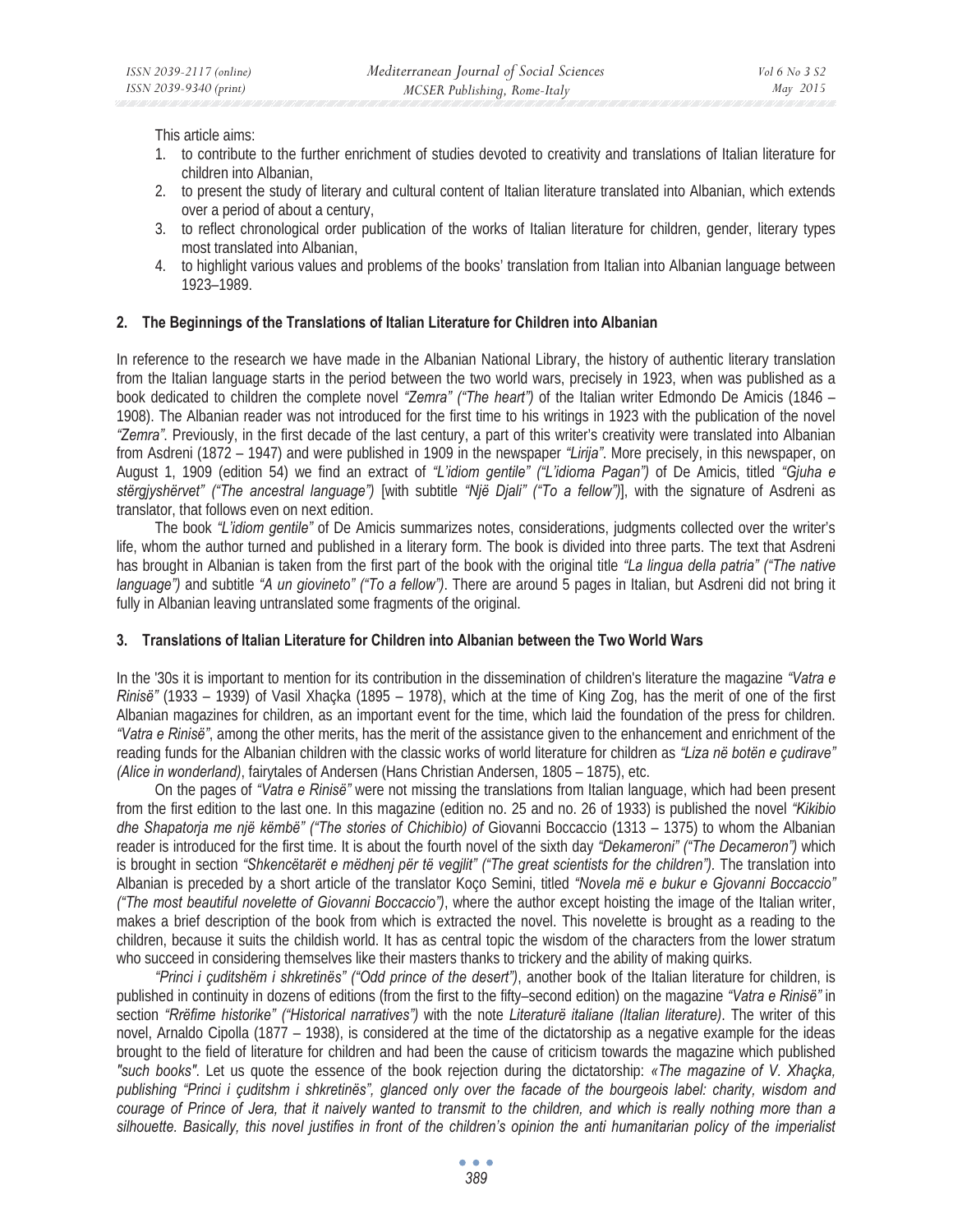### *countries in Africa, the policy of colonialism.»*4

In chronological order the translations into Albanian from Italian literature for children, between the two world wars, are as follows:

- 1923 E. De Amicis: *"Zemra",* novel, Botim i Ministris s'Arsimit, Shtypshkronja "Mbrothësija" Kristo P. Luarasi, Tiranë 1923 (botimi i parë)
- 19325 E. De Amicis: *"Zemra",* novel, Botim i Ministris s'Arsimit, Shtypshkronja "Nikaj", Tiranë 1932 (botimi i dytë)
- 1933 G. Boccaccio: *"Kikibio dhe Shapatorja me një këmbë",* novelette, botuar në revistën "Vatra e rinisë", Tiranë.
- 1933 1934 A. Cipolla: *"Princi i çuditshm i shkretinës"*, novelette, e cila botohet me vazhdim në dhjetëra numra të revistës "Vatra e rinisë", Tiranë.
- 1935 C. Collodi: *"Pinoku" (Pinocchio)*, novel, përkthyer nga Cuk Simoni, Botim i përkthyesit rr. Gurakuqit 40, Shkodër.
- 1938 E. De Amicis: *"Zemra",* novel, Botim i Ministris s'Arsimit, Shtëpia botuese "Kristo Luarasi", Tiranë 1938 (botimi i tretë)

The frequency during the years of publications translated from Italian, between the two world wars, is made with time distance, sometimes longer and sometimes shorter. From the above list it is clear that the number of books' titles published during this period is sparse (about 6 titles, including reprints). This could be explained with two main reasons: firstly difficult historic and economic circumstances of that period in Albania, restricted writing and reading in Albanian, due to lack of education of most of the population; secondly economic difficulty to provide the publication of a book was an obstacle to the translators' work. Yet, we can not exclude the fact of the deficiencies that may have the fund of National Library of Tirana concerning the publication of books of that period, which can make incomplete our list.

Although translations of Italian literature for children between the two world wars are numerous, they, in addition to those from other languages, played an important role in the education of generations of that period. Regardless the importance of translations of the Italian literature for children in terms of all foreign literature, it was not organized. The small number of books that were brought into Albanian with relatively large distance of time, were product of some intellectuals who were familiar to the success of Italian literature books for children around the world, like*"Zemra"* dhe *"Pinoku"*, without which the Italian literature in Albania during the first half of the years' 900 would be almost nonexistent.

### **4. Translations of Italian Literature for Children into Albanian during the Dictatorship**

Soon after the liberation in Albania were set the communist dictatorship. The Communist Party, the only political leader in our country, gave clear directives regarding the issues and themes of literature for adults and children, too, to which was given special attention. During this period Albanian literature for children was a committed and politicized literature and was called the same like adult's literature "socialist realism". So, extreme politicization, declarative expressions and excessive morals are also characteristics and weaknesses of children's literature of post liberation.

In addition to the original works of Albanian authors, which aimed children's education with "qualities and virtues" of communist morality, children's literature was enriched with translations of the works of global literature for children. However, during this period, the selection of books to be translated was not effectuated according to the artistic criteria, but according to the ideological preferring works of authors who came from countries that had the same political and ideological inclination with Albania. Statistics clearly show that the books of Russian authors dominate until the second half of '70, regardless the relations with this country had disrupted since 1961. In the range of translated works, young Albanian readers had the opportunity to be introduced to some of the classics of global literature, including the Italian one, like: Lev Tolstoy (1828 – 1910), Mark Twain (1835 –1910), Hans Christian Andersen (1805 –1875), Jules Verne (1828 – 1905), Daniel Defoe (1660 – 1731) etc., the Italians: Carlo Collodi (1826 – 1990), Edmondo De Amiçis, Gianni Rodari (1920 – 1980).

Regarding the Italian literature for children during the dictatorship, the lines dedicated to it in the press and critical studies are just a few. Despite the number of books of Italian authors brought into Albanian marks a significant increase compared to the period between the two world wars, their publication was in minority in relation to the other foreign

*<sup>4</sup> There in, pp. 112 – 123.* 

*<sup>5</sup> Cover page of this republication contains the note: "accepted as a school textbook from the Ministry of Education with decision No. 33, of 21 August 1923. Is reprinted with the authorization of the Ministry No. 4254, 19 November 1930", whereas on the second page is noted: publishing house "Nikaj", Tirana 1932. This indicates that the book was republished two years after the approval for reprint.*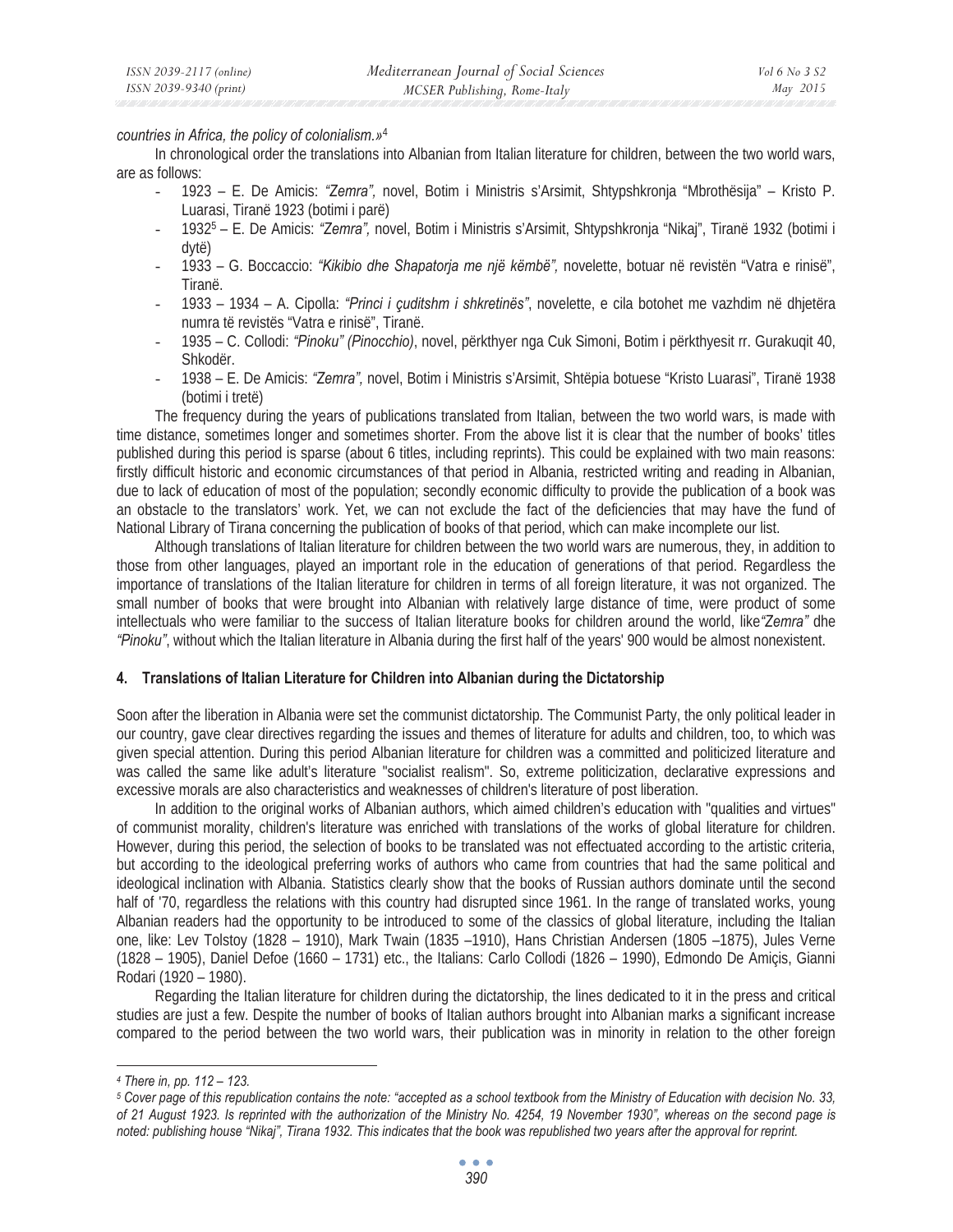languages.

The first book of Italian literature for children after liberation is the story *"Rrugaçët e vegjël" ("Young tramps")* (1956) of Gianni Rodari, translated by Gjegj Zheji (1926 – 2010), that comes after 21 years after *"Pinoku"* translated by Cuk Simoni, the last book published during the first period, in other words 24 years after the publication of the novel *"Zemra"* of De Amicis, which in 1938 is republished for the third time.

Gianni Rodari is the most translated author throughout the 50s, because there are published two other of his books *"Aventurat e Çipolinos" ("The Adventures of Cipollino",* 1958), translated by Gjergj Zheji and after one year *"Aventurat e Tonino të Padukshmit" ("The adventures of Tonino the invisible", 1959)*, translated by Dhimitër Pasko (1907 – 1967), with illustrations of Hiqmet Agolli. Yet, during this period, is republished the novel *"Zemra"* (1957) of E. De Amicis, translation of Halit Selfo (1918 – 1964), and *"Pinoku"* (1959), translated by Cuk Simoni.

In the early 60s was translated into Albanian by Pashko Gjeçi (1918 – 2010) *"Komedia Hyjnore"* ("*Devine Comedy*"*,* 1960 – 1962), the entire work of Dante Alighieri (1265 –1321). Fragments of this work were present in advance in high school anthologies. *"Komedia Hyjnore"* is the only work of the Italian literature which is analyzed in all literature textbooks until the 90s, from which were brought extracts<sup>6</sup>. During the dictatorship, this work is registered even in the bibliography of children's books, certainly in the category of books that are not written specifically for children, but over the time have been assimilated by the young readers.

Other books in the chronology of Italian books for children published in Albanian during the 60s, are: *"Trediçinoja"* (*"Trediccino",* 1961), Italian fairytale, translated by Donika Omari; followed by 2 other books belonging to the same year *"Spartaku"* ("*Spartacus",* 1964) of Raffaello Giovagnoli (1838 – 1915), novel translated by Bujar Doko, and *"Zemra"* (1964) of De Amicis, with notes prepared by Filip Ndocaj (1914 – 1982) for the pupils of the 6th grade; two years later is published *"Aventurat e çipolinos"* (1966, second edition) of Gianni Rodari, translated by Gjergj Zheji; in 1967 is published *"Ç'erë kanë zanatet"* ("*The colours of trades*"*,* 1967) of Gianni Rodari, translated by Llazar Siliqi (1924 – 2001), with illustrations of M. Delin.

During these years is paid more attention to the critical writings dealing with problems of literature for children and youth. Although, their number is large there is no scientific article dedicated to the Italian literature for children, except a single article translated by De Amicis, titled *"Dashuria për librin" ("Love for the book")*, published in the magazine*"Nëntori"*, 1961 (nr. 11, pp. 147 – 155), which will remain the only critical article dedicated to the Italian literature for children during the second phase.

During 1970 – 1971 were published 66 books of Albanian authors and only 14 books are translations from foreign literature, where still dominates Russian literature, followed by the French literature and rarely from the English and Chinese languages. Among books of foreign authors only one book is translation from Italian literature for children. We are referring to the book *"Udhëtimi i Shigjetës së Kaltër"* (*"The blue arrow",* 1970) of Gianni Rodari, translated from Russian by Adelina Abazi, with illustrations of M. Sanço.

Historical – gjeographical – scientific – technological published works during 45 years of the dictatorship are considered as socio – political, artistic – scientific and popularized scientific literature, involving those books that recognized children with a glorious past and bright future of the Albanian people and books that give scientific scholarly knowledge. From such a variety of books (Albanian and foreign) along the second phase, distinguish only two Italian literature books for children: *"Mrekullitë e dritës dhe të tingullit" ("Miracles of light and sound")* (1971) of Mina Ripanit, translated by Petro Zheji (1929), and the book of Marcello Argilli (1926) *"Aventurat e gozhdës" ("The adventures of the nail")* (1973), translated by Stavri Kristo.

In the course of 1972 – 1973 there is an increasing number of publications from foreign literature. There have been published 120 such books, only 2 of which are from Italian literature: *"Libri i gabimeve" ("The book of errors",* 1973) of Gianni Rodari, translated in Albanian by Eqrem Biba, and *"Aventurat e gozhdës"* (1973).

During 1974 – 1975 there were published 181 books from foreign literature, of which only one is from Italian literature: *"Ditari i mësueses së re" ("The diary of the young teacher",* 1974) Maria Giacobbe (1928), translated by Gj. Aleksi.

In the course of 1976 – 1977 is translated only one book of Italian literature, even this one reprinted, we are referring to the novel *"Zemër"* (1977) of Edmondo De Amicis.

During 1978 – 1979 were published a total of 142 books of Albanian authors (seventy–three in 1978 and sixty–nine in 1979); there were translated 11 books from the foreign authors (three in 1978 and eight in 1979); there dominate

*<sup>6</sup> Lindita Kazazi: "La letteratura italiana nelle antologie delle scuole medie superiori albanesi dagli anni Quaranta agli anni Novanta", in "ALBANIE Traduzione, tradizione. La traduzione delle varianti linguistiche alle varianti culturali", Atti del Convegno Internazionale. Shkodër 5 – 6 qeshor 2008. p. 233*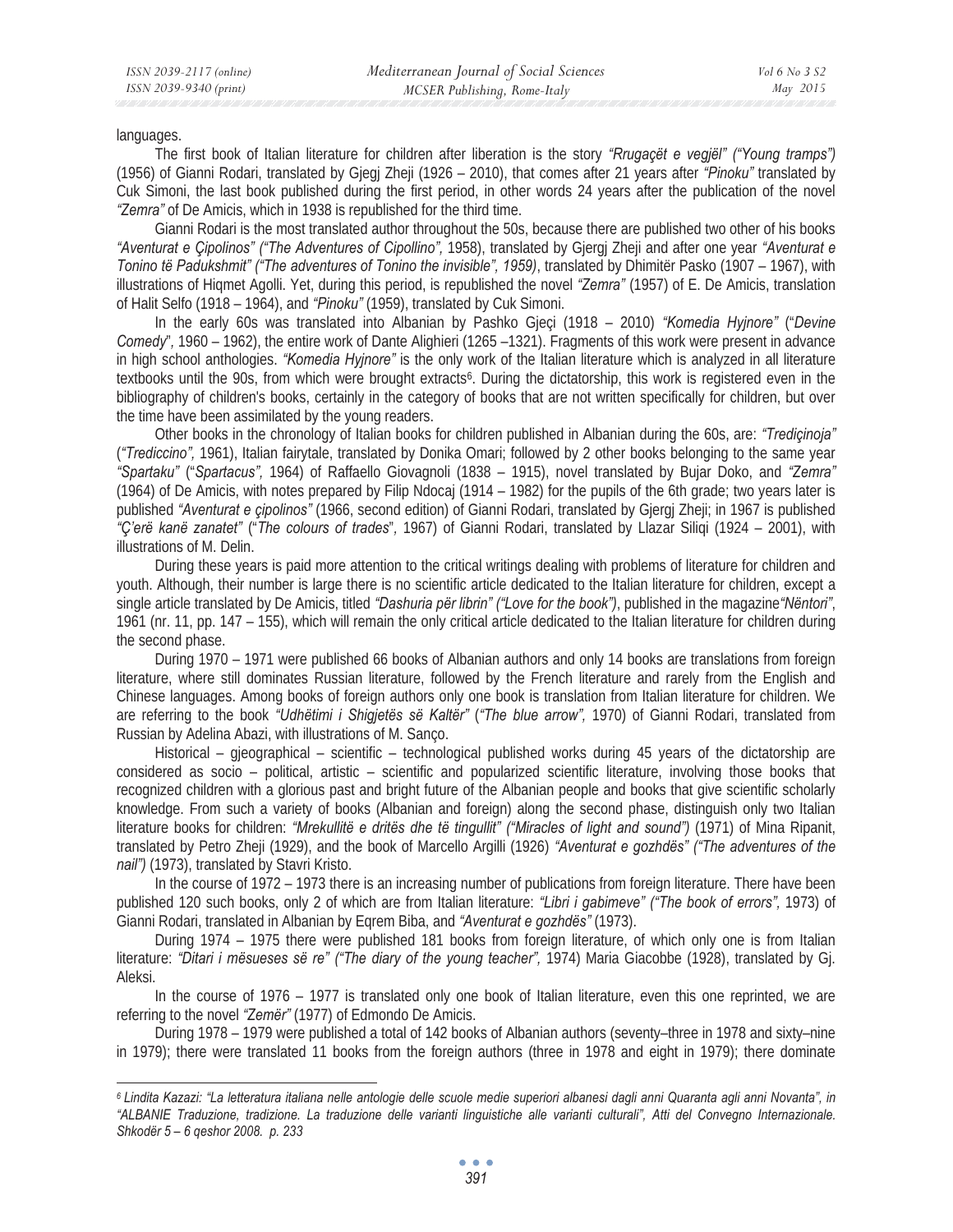| ISSN 2039-2117 (online) | Mediterranean Journal of Social Sciences | Vol 6 No 3 S2 |
|-------------------------|------------------------------------------|---------------|
| ISSN 2039-9340 (print)  | MCSER Publishing, Rome-Italy             | May 2015      |

translations from French and English; there is only one Italian book: *"Pinoku në Afrikë" ("Pinocchio in Africa",* 1979), a novel of Eugenio Cherubini, translated from the original by Elvira Kola, illustrator Bardhyl Fico. Throughout these years are translated also books of Albanian literature into foreign languages. The first appears *"Guna e zezë" ("The black cloak")* of Gaqo Bushaka (1943) followed by 7 other books, all translated in Greek.

Between 1980 – 1981 are published 123 books of the Albanian authors. There are published 18 titles from foreign literature (twelve in 1980 and six in 1981), two of which belong to Italian authors: the story *"Tompusi dhe mjeshtëritë" ("Tompus and the skills",* 1980) of Mario Buzzicchini, translated from the original by Bashkim Elbasani, and the nouvelette *"Fra Diavolo" ("Brother Devil",* 1981) Massimo Grillandi (1921 – 1987).

During these years, continues the translation of Albanian literature books into foreign languages. There result 11 books, 10 translated in Greek and 1 in German.

In 1982, 10 books have been translated from the foreign literature for children, of whom no one is of Italian literature. There dominate books translated from French.

Throughout 1984 – 1988 are published three children's literature books from Italian: "*Balena"( "The whale"),* of Iliane Roels, published in 1984, translated by Pranvera Xhelo; "*Rrëfime për heronjtë e Trojës*" *("Stories on the Troy heroes"),* of Laura Orvieto, published in 1986, translated by Klio Evangjeli; "*Ndodhi gazmore" ("Funny stories"),* of Carlo Collodi, published in 1988, translated by Brikena Çabej;

Following we will submit a more detailed picture of the translation of the Italian literary works for children, during the period of post liberation to 1988, according to the chronology of works' publication.

- 1956 G. Rodari : *"Rrugaçët e vegjël"* (story), Tirana
- 1957 E. De Amicis: *"Zemra"* (novel), *State Enterprise Publications,* Tirana
- 1958 G. Rodari: *"Aventurat e Çipolinos"* (novel), Tirana
- 1959 G. Rodari: *"Aventurat e Tonino të Padukshmit"* (story), *Naim Frashëri,* Tirana
- 1959 C. Collodi: *"Pinoku"* (novelette), *Naim Frashëri,* Tirana
- 1961 "Trediçinoja" (Italian fairytale), *Naim Frashëri,* Tirana
- 1964 E. De Amicis: *"Zemra"* (novel), *School Publications Department,* Tirana
- 1964 R. Giovagnoli: *"Spartaku"* (novel), *Naim Frashëri,* Tirana
- 1966 G. Rodari: *"Aventurat e çipolinos"*, *School Publications Department,* Tirana
- 1967 G. Rodari: *"Ç'erë kanë zanatet"*, *School Publications Department,* Tirana
- 1970 G. Rodari: *"Udhëtimi i Shigjetës së Kaltër"*, *Naim Frashëri,* Tirana
- 1971– M. Ripani: *"Mrekullitë e dritës dhe të tingullit"*, *Naim Frashëri,* Tirana
- 1973 G. Rodari: *"Libri i gabimeve"*, *Naim Frashëri,* Tirana
- 1973– M. Argilli, G. Parca: *"Aventurat e gozhdës"*, *Naim Frashëri,* Tirana
- 1974 Maria Giacobbe: *"Ditari i mësueses së re"* (novelette), *Naim Frashëri,* Tirana
- 1977 E. De Amicis: *"Zemër"* (second edition with retrenchments), *Naim Frashëri,* Tirana
- 1979 E. Cherubini: *"Pinoku në Afrikë"* (novel), *Naim Frashëri,* Tirana
- 1980 Mario Buzzicchini: *"Tompusi dhe mjeshtëritë"* (story), *Naim Frashëri,* Tirana
- 1981 M. Grilandi: *"Fra Diavolo"* (stories and novelettes), *Naim Frashëri,* Tirana
- 1988 C. Collodi: "*Ndodhi gazmore", Naim Frashëri,* Tirana

### **5. Conclusions**

All the books published during 1923 – 1989 belong to prose. Despite their translation's quality, there is apparent the same problem, which is related to deficiencies in data publishing books:

- 1. Almost in their entirety, books have no data if they are translated from the original, from Italian, or from other languages, such as: *"Udhëtimi i Shigjetës së Kaltër" (*1970) of Gianni Rodari, translated from Russian by A. Abazi.
- 2. Also, most of the books with illustrations do not contain the name of the illustrator, underestimating him in such way. From a large number of books, we can list several: *"Rrugaçët e vegjël"* (1956), *"Aventurat e Çipolinos"*  (1958)*, "Zemra"* (1957), *"Trediçinoja"* (1961), *"Mrekullitë e dritës dhe të tingullit"* (1971), *"Aventurat e gozhdës"* (1973), *"Libri i gabimeve"* (1973) *"Ditari i mësueses së re"* (1974) etj. We recall that the illustrations of children's literature play an essential role, not only in the decoration of the pages that make the book's reading more entertaining, but they also contribute in creating a certanin sense, especially in preschool books. Childron books' illustration is an art in itself, and their author should not remain anonymous.
- 3. In some books is missing the translator's name, like in *"Zemër"* (1977), *"Fra Diavolo"* (1981) etc.